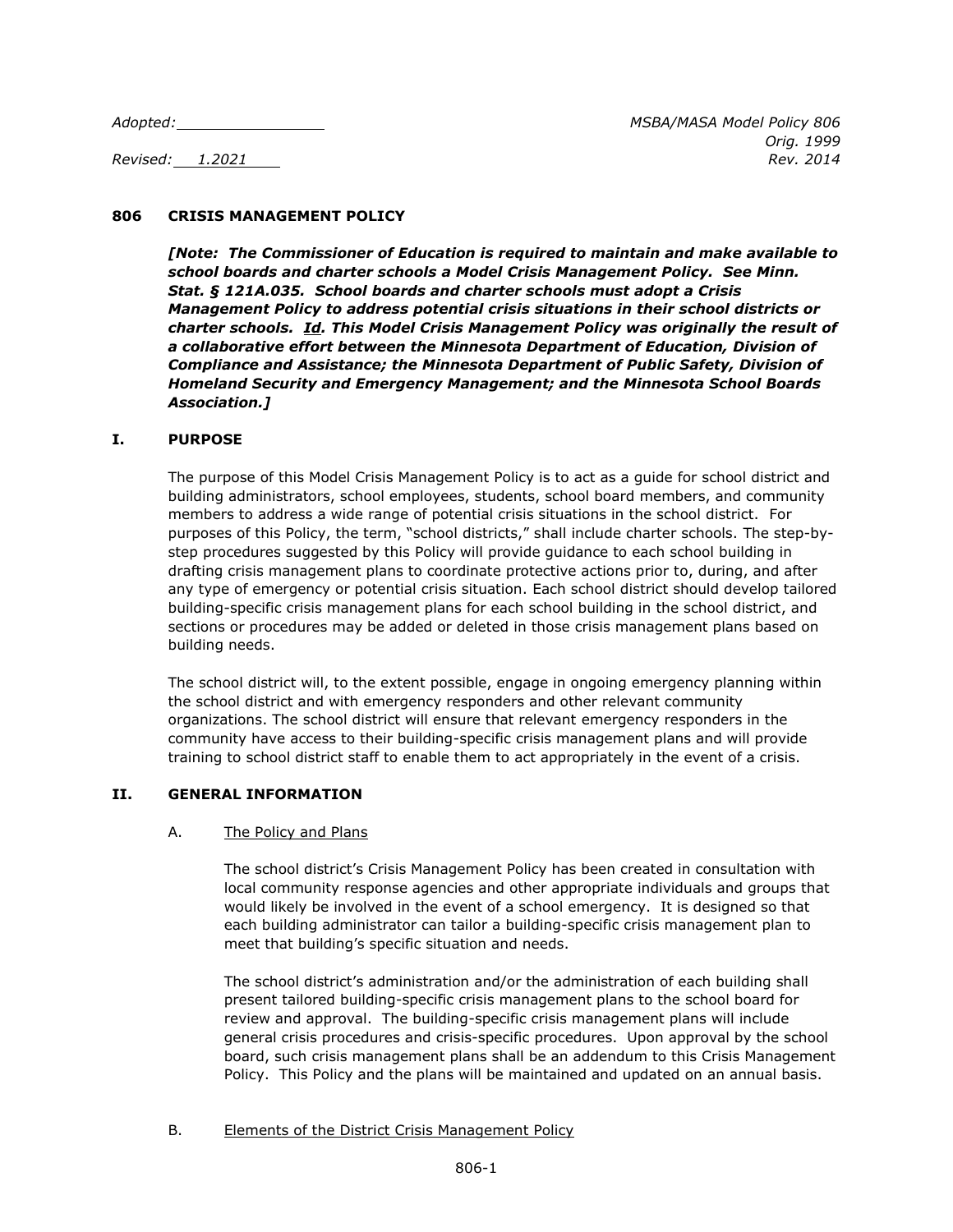1. General Crisis Procedures. The Crisis Management Policy includes general crisis procedures for securing buildings, classroom evacuation, building evacuation, campus evacuation, and sheltering. The Policy designates the individual(s) who will determine when these actions will be taken. These district-wide procedures may be modified by building administrators when creating their building-specific crisis management plans. A communication system will be in place to enable the designated individual to be contacted at all times in the event of a potential crisis, setting forth the method to contact the designated individual, the provision of at least two designees when the contact person is unavailable, and the method to convey contact information to the appropriate staff persons. The alternative designees may include members of the emergency first responder response team. A secondary method of communication should be included in the plan for use when the primary method of communication is inoperable. Each building in the school district will have access to a copy of the Comprehensive School Safety Guide (2011 Edition) to assist in the development of building-specific crisis management plans.

All general crisis procedures will address specific procedures for the safe evacuation of children and employees with special needs such as physical, sensory, motor, developmental, and mental health challenges.

*[Note: More specific information on planning for children with special needs can be found in the Comprehensive School Safety Guide (2011 Edition) and United States Department of Education's document entitled, "Practical Information on Crisis Planning, a Guide for Schools and Communities." A website link is provided in the resource section of this Policy.]*

a. Lock-Down Procedures. Lock-down procedures will be used in situations where harm may result to persons inside the school building, such as a shooting, hostage incident, intruder, trespass, disturbance, or when determined to be necessary by the building administrator or his or her designee. The building administrator or designee will announce the lock-down over the public address system or other designated system. Code words will not be used. Provisions for emergency evacuation will be maintained even in the event of a lock-down. Each building administrator will submit lock-down procedures for their building as part of the building-specific crisis management plan.

## *[Note: State law requires a minimum of five school lock-down drills each school year. See Minn. Stat. § 121A.035.]*

b. Evacuation Procedures. Evacuations of classrooms and buildings-shall be implemented at the discretion of the building administrator or his or her designee. Each building's crisis management plan will include procedures for transporting students and staff a safe distance from harm to a designated safe area until released by the building administrator or designee. Safe areas may change based upon the specific emergency situation. The evacuation procedures should include specific procedures for children with special needs, including children with limited mobility (wheelchairs, braces, crutches, etc.), visual impairments, hearing impairments, and other sensory,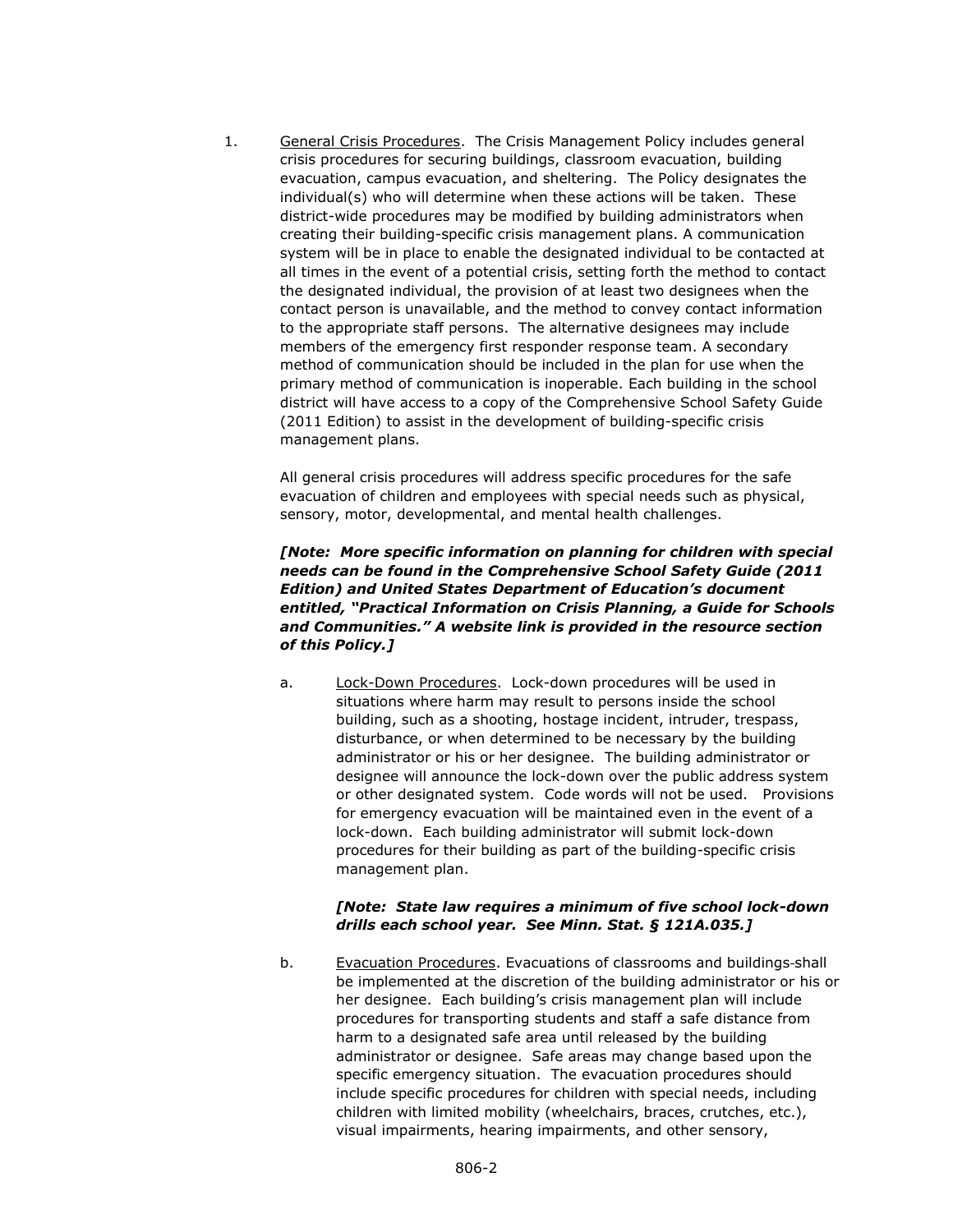developmental, or mental health needs. The evacuation procedures should also address transporting necessary medications for students that take medications during the school day.

# *[Note: State law requires a minimum of five school fire drills, consistent with Minn. Stat. § 299F.30, and one school tornado drill each school year. See Minn. Stat. § 121A.035.]*

c. Sheltering Procedures. Sheltering provides refuge for students, staff, and visitors within the school building during an emergency. Shelters are safe areas that maximize the safety of inhabitants. Safe areas may change based upon the specific emergency. The building administrator or his or her designee will announce the need for sheltering over the public address system or other designated system. Each building administrator will submit sheltering procedures for his or her building as part of the building-specific crisis management plan.

## *[Note: The Comprehensive School Safety Guide (2011 Edition) has sample lock-down procedures, evacuation procedures, and sheltering procedures.]*

2. Crisis-Specific Procedures. The Crisis Management Policy includes crisisspecific procedures for crisis situations that may occur during the school day or at school-sponsored events and functions. These district-wide procedures are designed to enable building administrators to tailor response procedures when creating building-specific crisis management plans.

## *[Note: The Comprehensive School Safety Guide (2011 Edition) includes crisis-specific procedures.]*

## 3. School Emergency Response Teams

a. Composition. The building administrator in each school building will select a school emergency response team that will be trained to respond to emergency situations. All school emergency response team members will receive on-going training to carry out the building's crisis management plans and will have knowledge of procedures, evacuation routes, and safe areas. For purposes of student safety and accountability, to the extent possible, school emergency response team members will not have direct responsibility for the supervision of students. Team members must be willing to be actively involved in the resolution of crises and be available to assist in any crisis situation as deemed necessary by the building administrator. Each building will maintain a current list of school emergency response team members which will be updated annually. The building administrator, and his or her alternative designees, will know the location of that list in the event of a school emergency. A copy of the list will be kept on file in the school district office, or in a secondary location in single building school districts.

# *[Note: The Comprehensive School Safety Guide (2011 Edition) has a sample School Emergency Response Team list.]*

b. Leaders. The building administrator or his or her designee will serve as the leader of the school emergency response team and will be the primary contact for emergency response officials. In the event the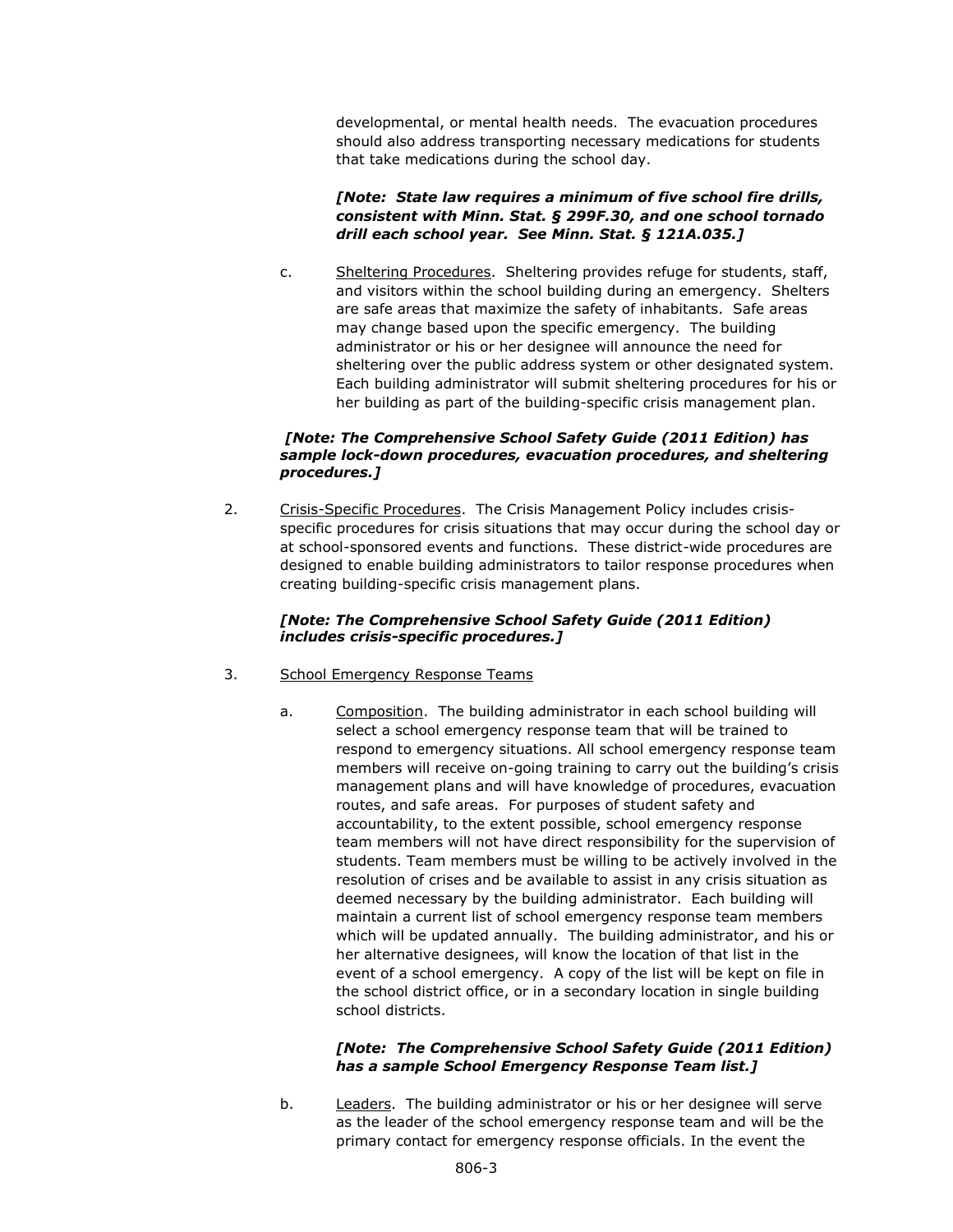primary designee is unavailable, the designee list should include more than one alternative designee and may include members of the emergency response team. When emergency response officials are present, they may elect to take command and control of the crisis. It is critical in this situation that school officials assume a resource role and be available as necessary to emergency response officials.

# **III. PREPARATION BEFORE AN EMERGENCY**

c.

# A. Communication

- 1. District Employees. Teachers generally have the most direct contact with students on a day-to-day basis. As a result, they must be aware of their role in responding to crisis situations. This also applies to non-teaching school personnel who have direct contact with students. All staff shall be aware of the school district's Crisis Management Policy and their own building's crisis management plan. Each school's building-specific crisis management plan shall include the method and dates of dissemination of the plan to its staff. Employees will receive a copy of the relevant building-specific crisis management plans and shall receive periodic training on plan implementation.
- 2. Students and Parents. Students and parents shall be made aware of the school district's Crisis Management Policy and relevant tailored crisis management plans for each school building. Each school district's buildingspecific crisis management plan shall set forth how students and parents are made aware of the district and school-specific plans. Students shall receive specific instruction on plan implementation and shall participate in a required number of drills and practice sessions throughout the school year.

# B. Planning and Preparing for Fire

1. Designate a safe area at least 50 feet away from the building to enable students and staff to evacuate. The safe area should not interfere with emergency responders or responding vehicles and should not be in an area where evacuated persons are exposed to any products of combustion. (Depending on the wind direction, where the building on fire is located, the direction from which the fire is arriving, and the location of fire equipment, the distance may need to be extended.)

#### *[Note: Evacuation areas at least 50 feet from school buildings are recommended but not mandated by statute or rule. Evacuation areas should be selected based on safety and the individual school site's proximity to streets, traffic patterns, and other hazards.]*

- 2. Each building's facility diagram and site plan shall be available in appropriate areas of the building and shall identify the most direct evacuation routes to the designated safe areas both inside and outside of the building. The facility diagram and site plan must identify the location of the fire alarm control panel, fire alarms, fire extinguishers, hoses, water spigots, and utility shut offs.
- 3. Teachers and staff will receive training on the location of the primary emergency evacuation routes and alternate routes from various points in the building. During fire drills, students and staff will practice evacuations using primary evacuation routes and alternate routes.
- 4. Certain employees, such as those who work in hazardous areas in the building,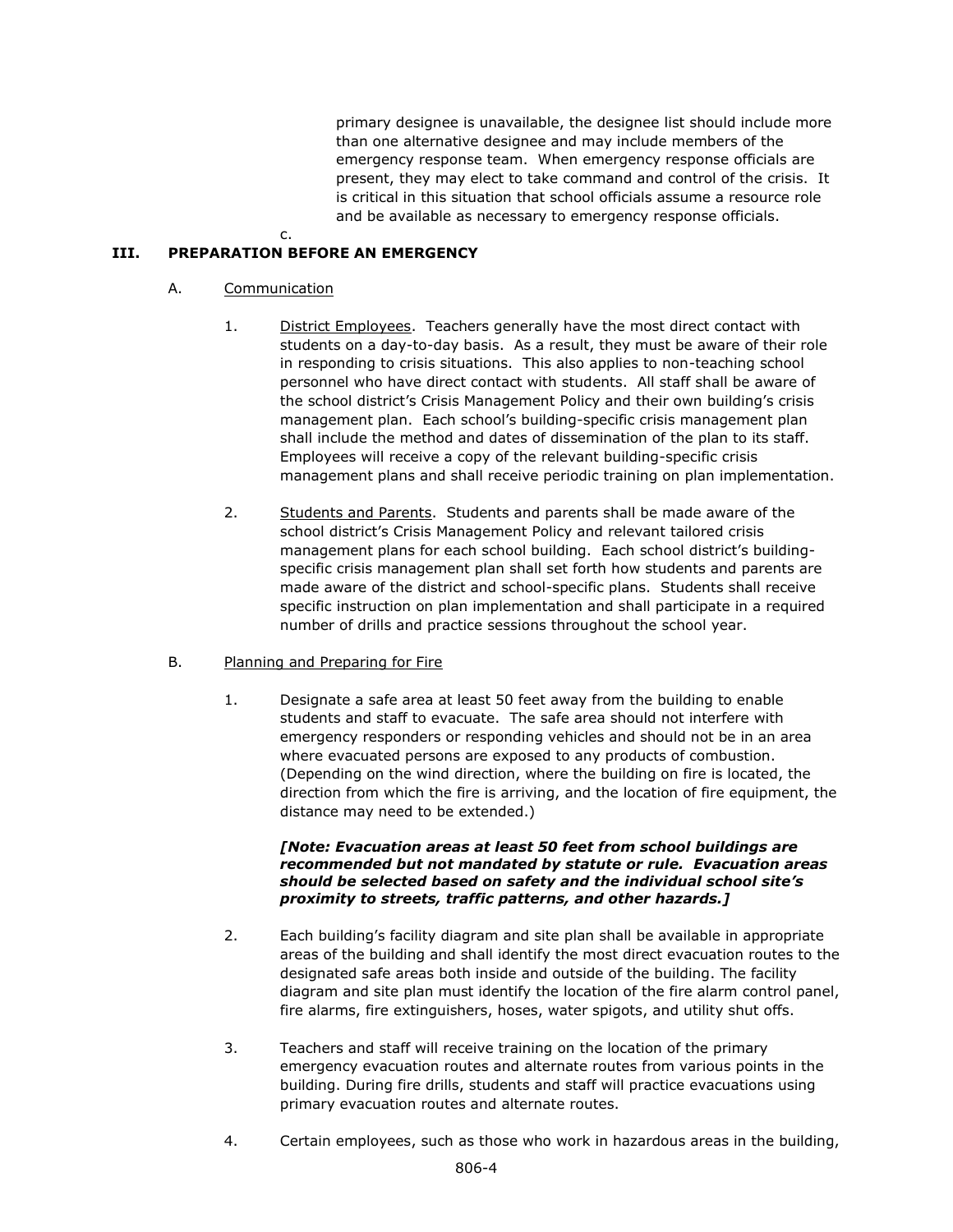will receive training on the locations and proper use of fire extinguishers and protective clothing and equipment.

5. Fire drills will be conducted periodically without warning at various times of the day and under different circumstances, e.g., lunchtime, recess, and during assemblies. State law requires a minimum of five fire drills each school year, consistent with Minn. Stat. § 299F.30. See Minn. Stat. § 121A.035.

## *[Note: The State Fire Marshal advises schools to defer fire drills during the winter months.]*

6. A record of fire drills conducted at the building will be maintained in the building administrator's office.

#### *[Note: The Comprehensive School Safety Guide (2011 Edition), under the Preparedness/Planning section, has a sample fire drills schedule and log.]*

- 7. The school district will have prearranged sites for emergency sheltering and transportation as needed.
- 8. The school district will determine which staff will remain in the building to perform essential functions if safe to do so (e.g., switchboard, building engineer, etc.). The school district also will designate an administrator or his or her designee to meet local fire or law enforcement agents upon their arrival.

# *[Note: The Comprehensive School Safety Guide (2011 Edition), under the Response section, has a sample fire procedure form, evacuation/relocation and student reunification/release procedures, and planning for student reunification.]*

C. Facility Diagrams and Site Plans

All school buildings will have a facility diagram and site plan that includes the location of primary and secondary evacuation routes, exits, designated safe areas inside and outside of the building, and the location of fire alarm control panel, fire alarms, fire extinguishers, hoses, water spigots, and utility shut offs. All facility diagrams and site plans will be updated regularly and whenever a major change is made to a building. Facility diagrams and site plans will be maintained by the building administrator and will be easily accessible and on file in the school district office. Facility diagrams and site plans will be provided to first responders, such as fire and law enforcement personnel.

*[Note: For single building school districts, such as charter schools, a secondary location for the diagrams and site plans will be included in the district's Crisis Management Policy and may include filing documents with a charter school sponsor, or compiling facility diagrams and site plans on a CD-Rom and distributing copies to first responders or sharing the documents with first responders during the crisis planning process.]*

*[Note: To the extent data contained in facility diagrams and site plans constitute security information pursuant to Minn. Stat. § 13.37, school districts are advised to consult with appropriate officials and/or legal counsel prior to dissemination of the facility diagrams or site plans to anyone other than first responders.]*

D. Emergency Telephone Numbers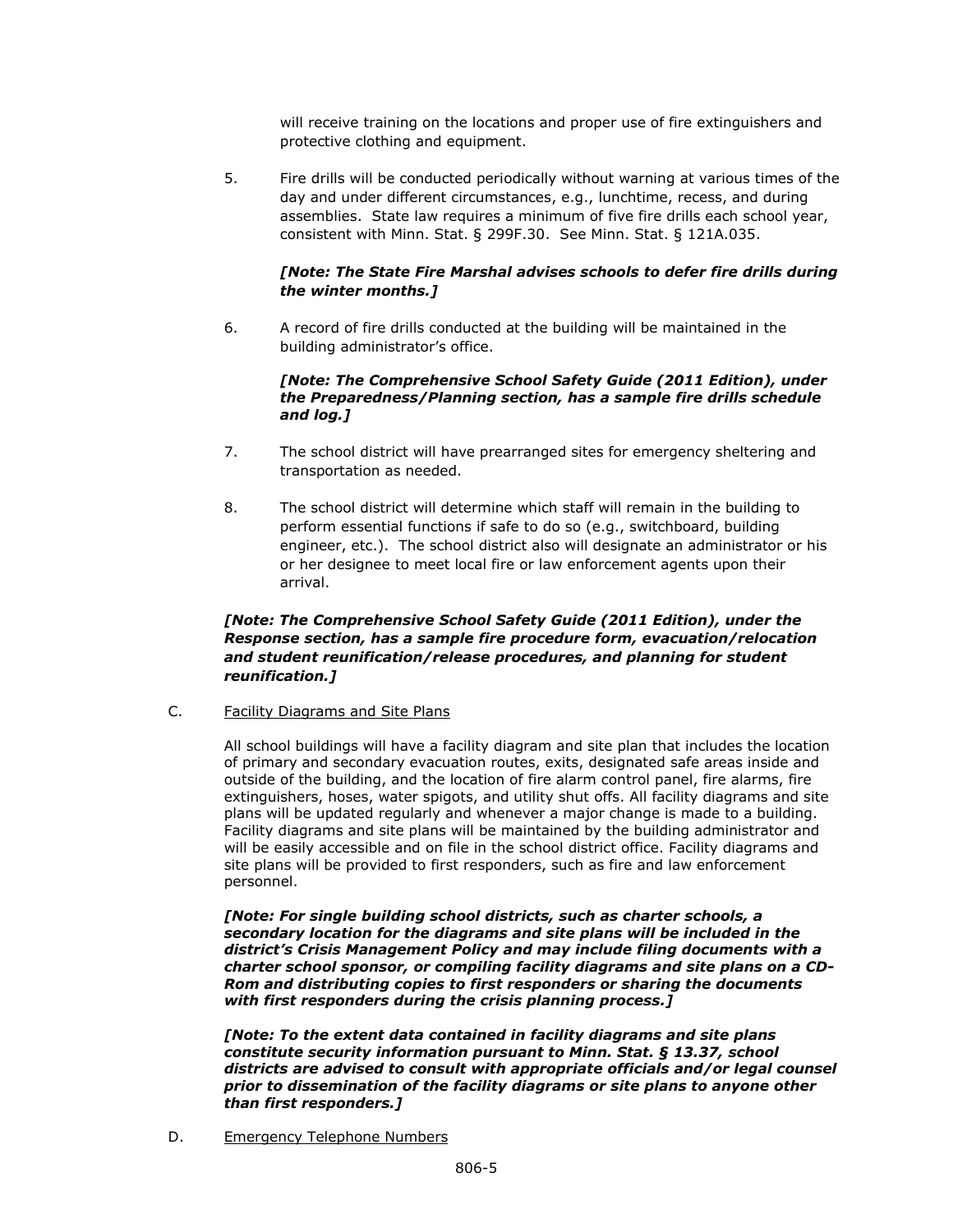Each building will maintain a current list of emergency telephone numbers and the names and addresses of local, county, and state personnel who may be involved in a crisis situation. The list will include telephone numbers for local police, fire, ambulance, hospital, the Poison Control Center, county and state emergency management agencies, local public works departments, local utility companies, the public health nurse, mental health/suicide hotlines, and the county welfare agency. A copy of this list will be kept on file in the school district office, or at a secondary location for single building school districts, and updated annually.

School district employees will receive training on how to make emergency contacts, including 911 calls, when the school district's main telephone number and location is electronically conveyed to emergency personnel instead of the specific building in need of emergency services.

School district plans will set forth a process to internally communicate an emergency, using telephones in classrooms, intercom systems, or two-way radios, as well as the procedure to enable the staff to rapidly convey emergency information to a building designee. Each plan will identify a primary and secondary method of communication for both internal and secondary use. It is recommended that the plan include several methods of communication because computers, intercoms, telephones, and cell phones may not be operational or may be dangerous to use during an emergency.

#### *[Note: The Comprehensive School Safety Guide (2011 Edition), under the Preparedness/Planning section, has a sample Emergency Phone Numbers list.]*

#### E. Warning and Notification Systems

The school district shall maintain a warning system designed to inform students, staff, and visitors of a crisis or emergency. This system shall be maintained on a regular basis under the maintenance plan for all school buildings. The school district should consider an alternate notification system to address the needs of staff and students with special needs, such as vision or hearing.

The building administrator shall be responsible for informing students and employees of the warning system and the means by which the system is used to identify a specific crisis or emergency situation. Each school's building-specific crisis management plan will include the method and frequency of dissemination of the warning system information to students and employees.

#### F. Early School Closure Procedures

The superintendent will make decisions about closing school or buildings as early in the day as possible. The early school closure procedures will set forth the criteria for early school closure (e.g., weather-related, utility failure, or a crisis situation), will specify how closure decisions will be communicated to staff, students, families, and the school community (designated broadcast media, local authorities, e-mail, or district or school building web sites), and will discuss the factors to be considered in closing and reopening a school or building.

Early school closure procedures also will include a reminder to parents and guardians to listen to designated local radio and TV stations for school closing announcements, where possible.

#### *[Note: The Comprehensive School Safety Guide (2011 Edition), under the Response section, provides universal procedures for severe weather shelter.]* G. Media Procedures

The superintendent has the authority and discretion to notify parents or guardians and the school community in the event of a crisis or early school closure. The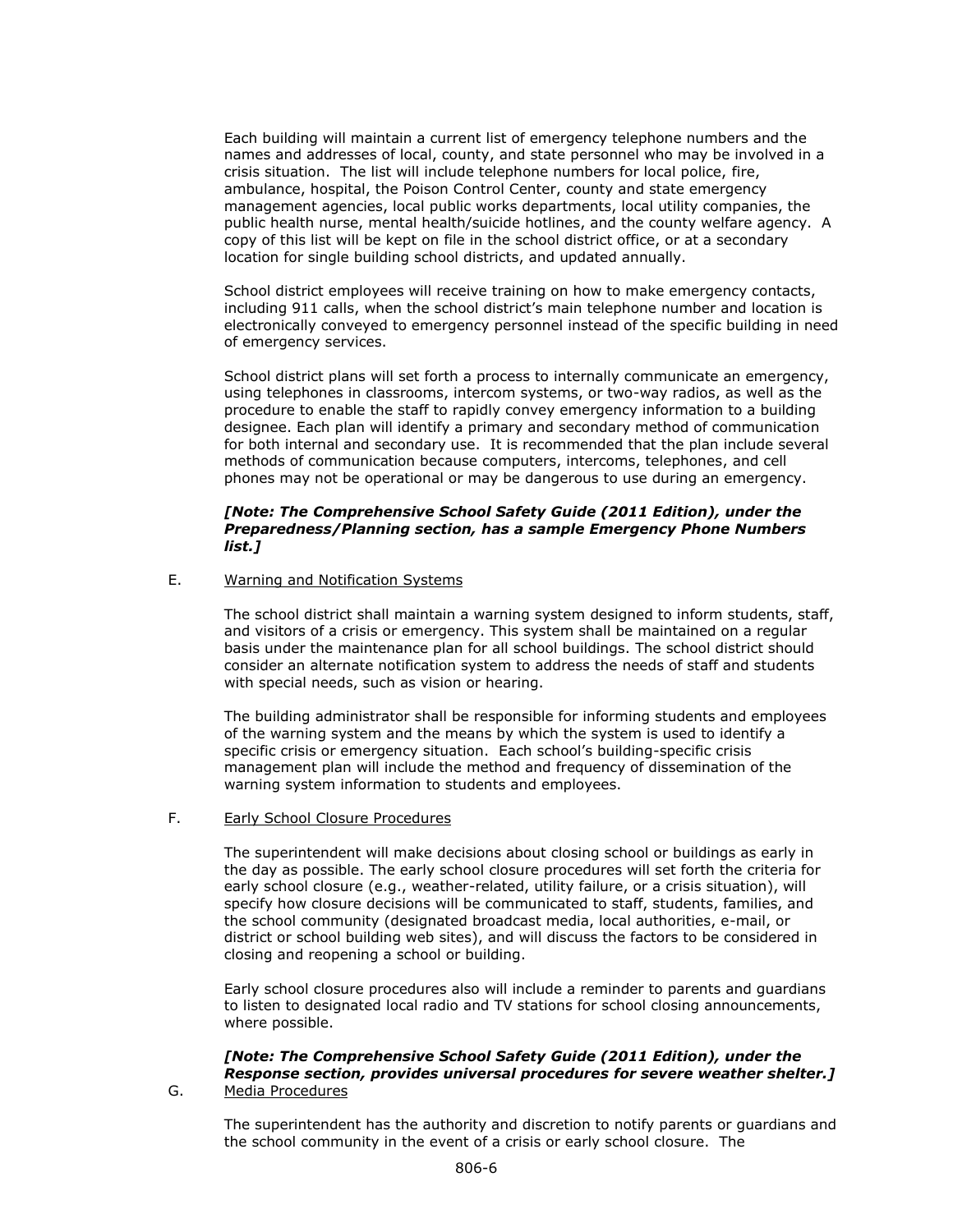superintendent will designate a spokesperson who will notify the media in the event of a crisis or early school closure. The spokesperson shall receive training to ensure that the district is in strict compliance with federal and state law relative to the release of private data when conveying information to the media.

#### *[Note: The Comprehensive School Safety Guide (2011 Edition), under the Response section, has a sample Media Procedures form.]*

#### H. Behavioral Health Crisis Intervention Procedures

Short-term behavioral health crisis intervention procedures will set forth the procedure for initiating behavioral health crisis intervention plans. The procedures will utilize available resources including the school psychologist, counselor, community behavioral health crisis intervention, or others in the community. Counseling procedures will be used whenever the superintendent or the building administrator determines it to be necessary, such as after an assault, a hostage situation, shooting, or suicide. The behavioral health crisis intervention procedures shall include the following steps:

- 1. Administrator will meet with relevant persons, including school psychologists and counselors, to determine the level of intervention needed for students and staff.
- 2. Designate specific rooms as private counseling areas.
- 3. Escort siblings and close friends of any victims as well as others in need of emotional support to the counseling areas.
- 4. Prohibit media from interviewing or questioning students or staff.
- 5. Provide follow-up services to students and staff who receive counseling.
- 6. Resume normal school routines as soon as possible.

#### I. Long-Term Recovery Intervention Procedures

Long-term recovery intervention procedures may involve both short-term and longterm recovery planning:

- 1. Physical/structural recovery.
- 2. Fiscal recovery.
- 3. Academic recovery.
- 4. Social/emotional recovery.

## *[Note: The Comprehensive School Safety Guide (2011 Edition), under the Recovery section, addresses the recovery components in more detail.]*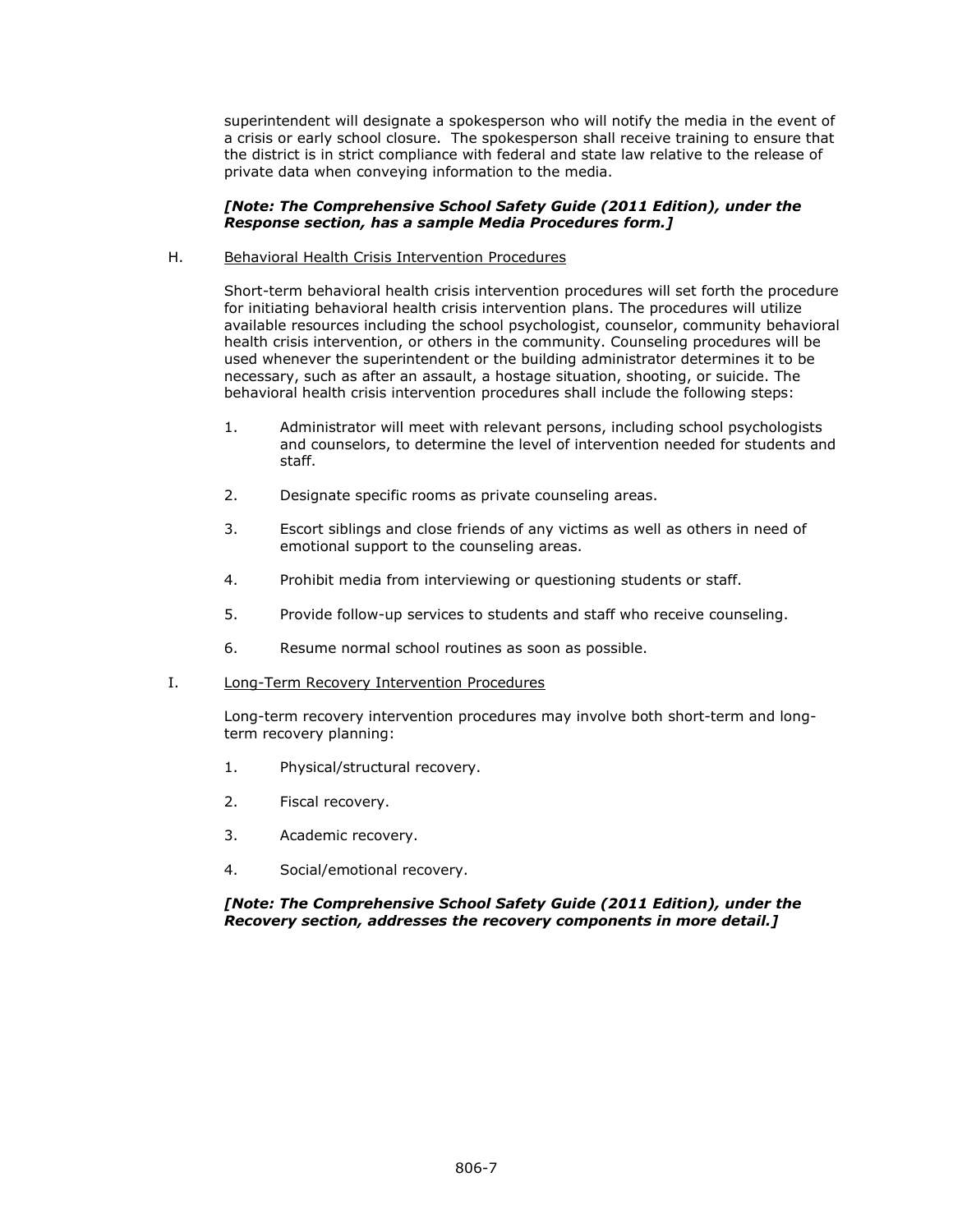## **IV. SAMPLE PROCEDURES INCLUDED IN THIS POLICY**

Sample procedures for the various hazards/emergencies listed below are attached to this Policy for use when drafting specific crisis management plans. Additional sample procedures may be found in the Response section of the Comprehensive School Safety Guide (2011 Edition). After approval by the school board, an adopted procedure will become an addendum to the Crisis Management Policy.

- A. Fire
- B. Hazardous Materials
- C. Severe Weather: Tornado/Severe Thunderstorm/Flooding
- D. Medical Emergency
- E. Fight/Disturbance
- F. Assault
- G. Intruder
- H. Weapons
- I. Shooting
- J. Hostage
- K. Bomb Threat
- L. Chemical or Biological Threat
- M. Checklist for Telephone Threats
- N. Demonstration
- O. Suicide
- P. Lock-down Procedures
- Q. Shelter-In-Place Procedures
- R. Evacuation/Relocation
- S. Media Procedures
- T. Post-Crisis Procedures
- U. School Emergency Response Team
- V. Emergency Phone Numbers
- W. Highly Contagious Serious Illness or Pandemic Flu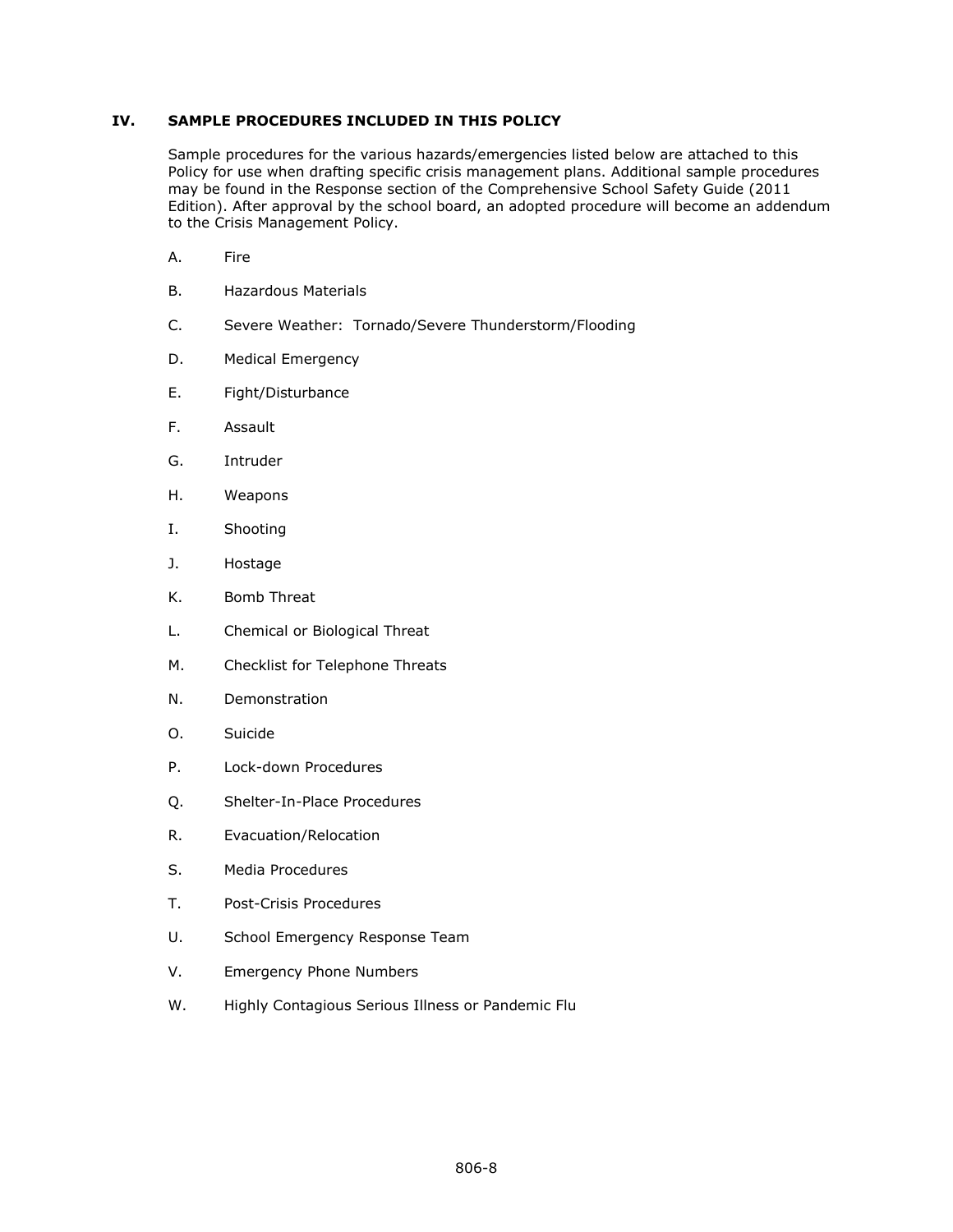# **V. MISCELLANEOUS PROCEDURES**

#### A. Chemical Accidents

Procedures for reporting chemical accidents shall be posted at key locations such as chemistry labs, art rooms, swimming pool areas, and janitorial closets.

*[Note: School buildings must maintain Material Safety Data Sheets (M.S.D.S.) for all chemicals on campus. State law, federal law, and OSHA require that pertinent staff have access to M.S.D.S. in the event of a chemical accident.]*

B. Visitors

The school district shall implement procedures mandating visitor sign in and visitors in school buildings. See MSBA/MASA Model Policy 903 (Visitors to School District Buildings and Sites).

The school district shall implement procedures to minimize outside entry into school buildings except at designated check-in points and assure that all doors are locked prior to and after regular building hours.

C. Student Victims of Criminal Offenses at or on School Property

The school district shall establish procedures allowing student victims of criminal offenses on school property the opportunity to transfer to another school within the school district.

# *[Note: The Every Student Succeeds Act, 20 U.S.C.* § *6301, et seq.; Title IX, 20 U.S.C.* § *1681, et seq.; and the Unsafe School Choice Option, 20 U.S.C.* § *7912, require school districts to establish such transfer procedures.]*

D. Radiological Emergencies at Nuclear Generating Plants [OPTIONAL]

School districts within a 10 mile radius of the Monticello or Prairie Island nuclear power plants will implement crisis plans in the event of an accident or incident at the power plant.

Questions relative to the creation or implementation of such plans will be directed to the Minnesota Department of Public Safety.

| <b>Legal References:</b> | Minn. Stat. Ch. 12 (Emergency Management)<br>Minn. Stat. Ch. 12A (Natural Disaster; State Assistance)<br>Minn. Stat. § 121A.035 (Crisis Management Policy)<br>Minn. Stat. § 121A.06 (Reports of Dangerous Weapon Incidents in School<br>Zones) |
|--------------------------|------------------------------------------------------------------------------------------------------------------------------------------------------------------------------------------------------------------------------------------------|
|                          | Minn. Stat. § 299F.30 (Fire Drill in School)                                                                                                                                                                                                   |
|                          | Minn. Stat. § 326B.02, Subd. 6 (Powers)<br>Minn. Stat. § 326B.106 (General Powers of Commissioner of Labor and<br>Industry)                                                                                                                    |
|                          | Minn. Stat. § 609.605, Subd. 4 (Trespasses on School Property)<br>Minn. Rules Ch. 7511 (Fire Safety)                                                                                                                                           |
|                          | 20 U.S.C. § 1681, et seq. (Title IX)                                                                                                                                                                                                           |
|                          | 20 U.S.C. § 6301, et seq. (Every Student Succeeds Act)                                                                                                                                                                                         |
|                          | 20 U.S.C. § 7912 (Unsafe School Choice Option)                                                                                                                                                                                                 |
|                          | 42 U.S.C. § 5121 et seq. (Disaster Relief and Emergency Assistance)                                                                                                                                                                            |
| <b>Cross References:</b> | MSBA/MASA Model Policy 407 (Employee Right to Know – Exposure to<br>Hazardous Substances)                                                                                                                                                      |
|                          | MSBA/MASA Model Policy 413 (Harassment and Violence)                                                                                                                                                                                           |
|                          | MSBA/MASA Model Policy 501 (School Weapons Policy)                                                                                                                                                                                             |
|                          | $\sim$ $\sim$                                                                                                                                                                                                                                  |